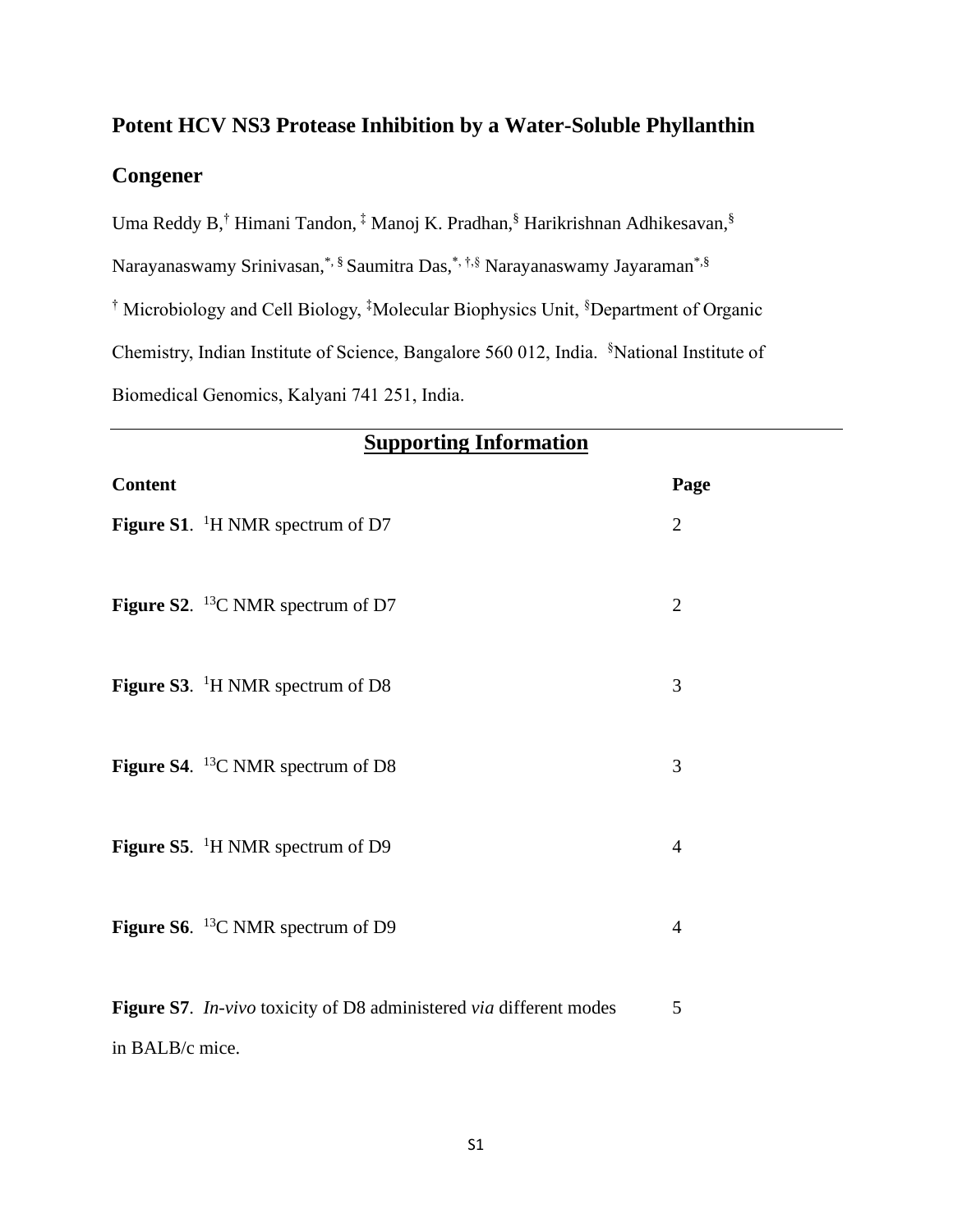

Figure S1. <sup>I</sup>H NMR spectrum of D7 (CDCl<sub>3</sub>, 400 MHz).



**Figure S2.** <sup>13</sup>C NMR spectrum of D7 (CDCl<sub>3</sub>, 400 MHz).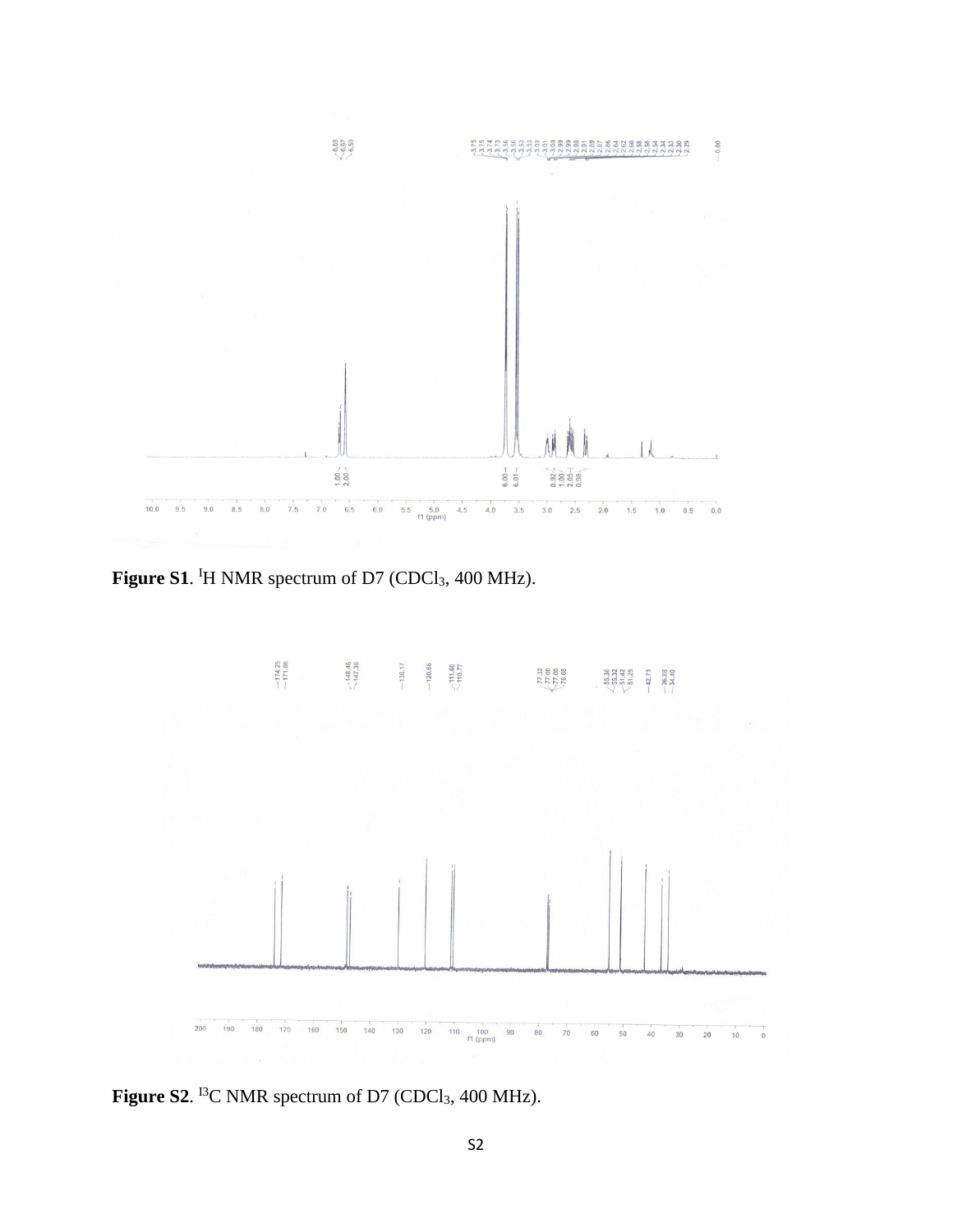

Figure S3. <sup>I</sup>H NMR spectrum of D8 (CDCl<sub>3</sub>, 400 MHz).



Figure S4. <sup>13</sup>C NMR spectrum of D8 (CDCl<sub>3</sub>, 400 MHz).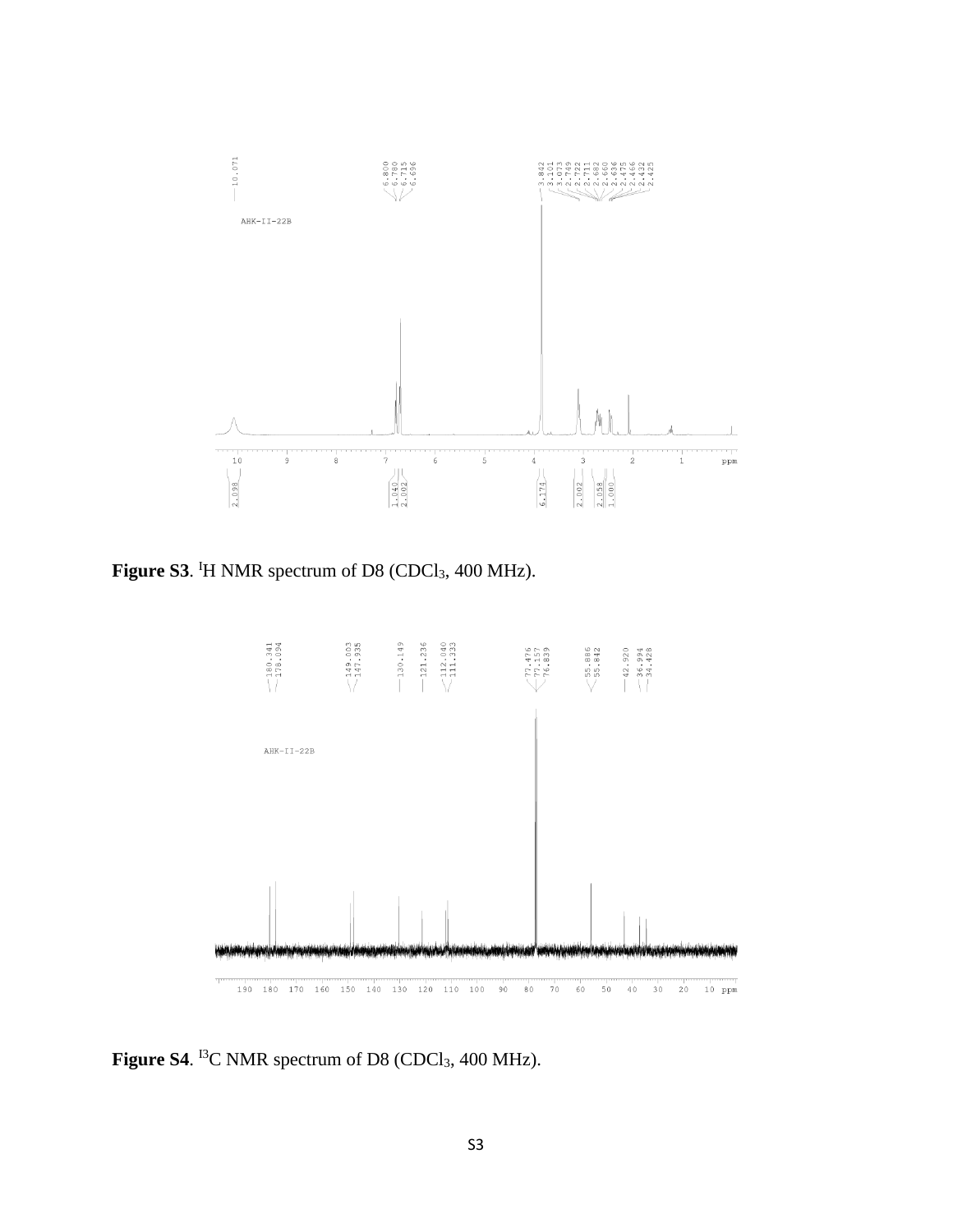

Figure S5. <sup>I</sup>H NMR spectrum of D9 (CDCl<sub>3</sub>, 400 MHz).



Figure S6. <sup>I</sup>H NMR spectrum of D9 (CDCl<sub>3</sub>, 400 MHz).